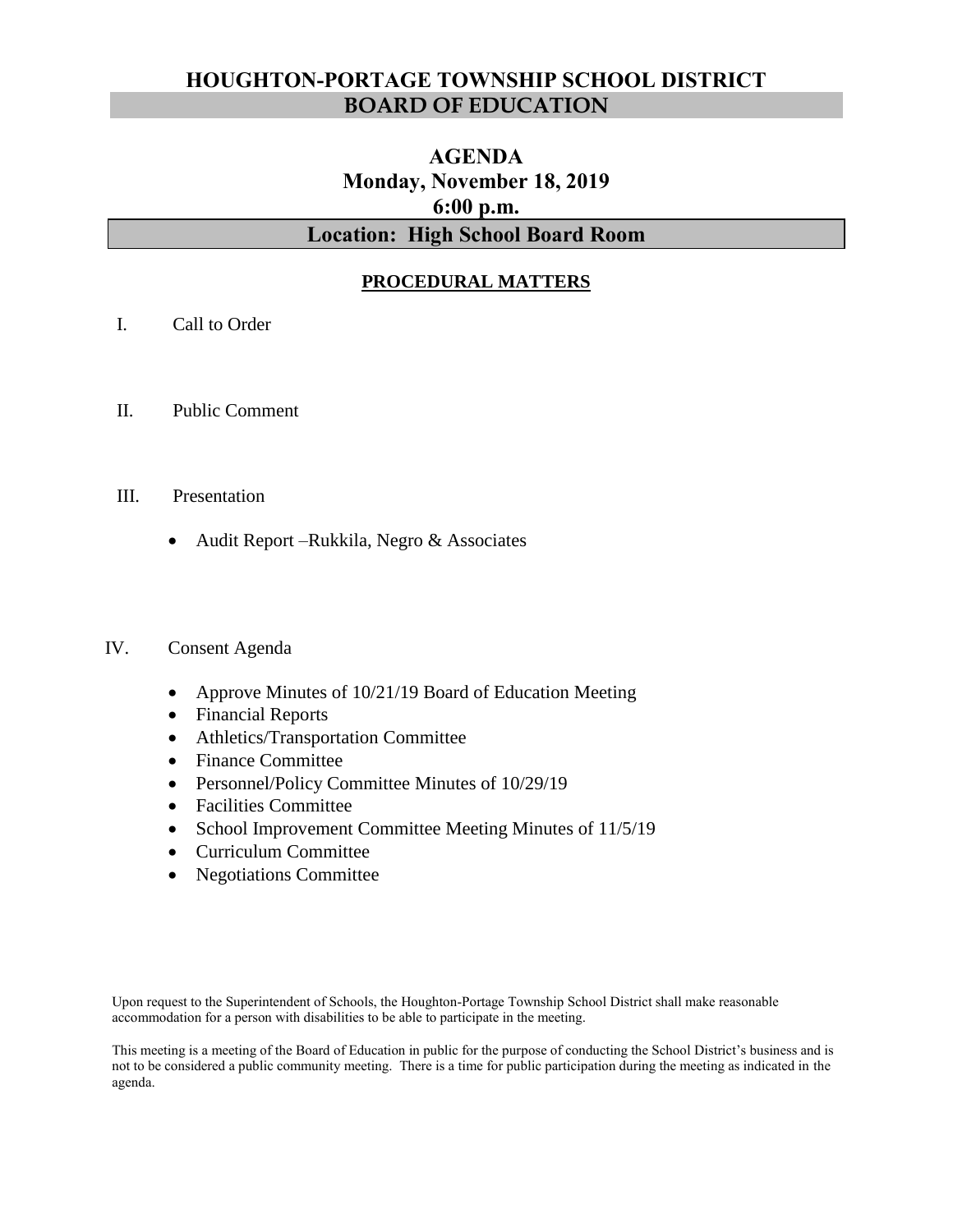- V. Administrative Reports
- VI. MASB, MASA & CCASB Reports
- VII. Discussion Items
	- 1. 2018-19 Audit Sara Marcotte
	- 2. First Reading of September 2019 NEOLA Updates

#### VIII. Action Items

1. Resolution to Accept 2018-19 Audit Report

#### IX. Executive Session

X. Other Concerns or Public Comment

## XI. Adjournment

Upon request to the Superintendent of Schools, the Houghton-Portage Township School District shall make reasonable accommodation for a person with disabilities to be able to participate in the meeting.

This meeting is a meeting of the Board of Education in public for the purpose of conducting the School District's business and is not to be considered a public community meeting. There is a time for public participation during the meeting as indicated in the agenda.